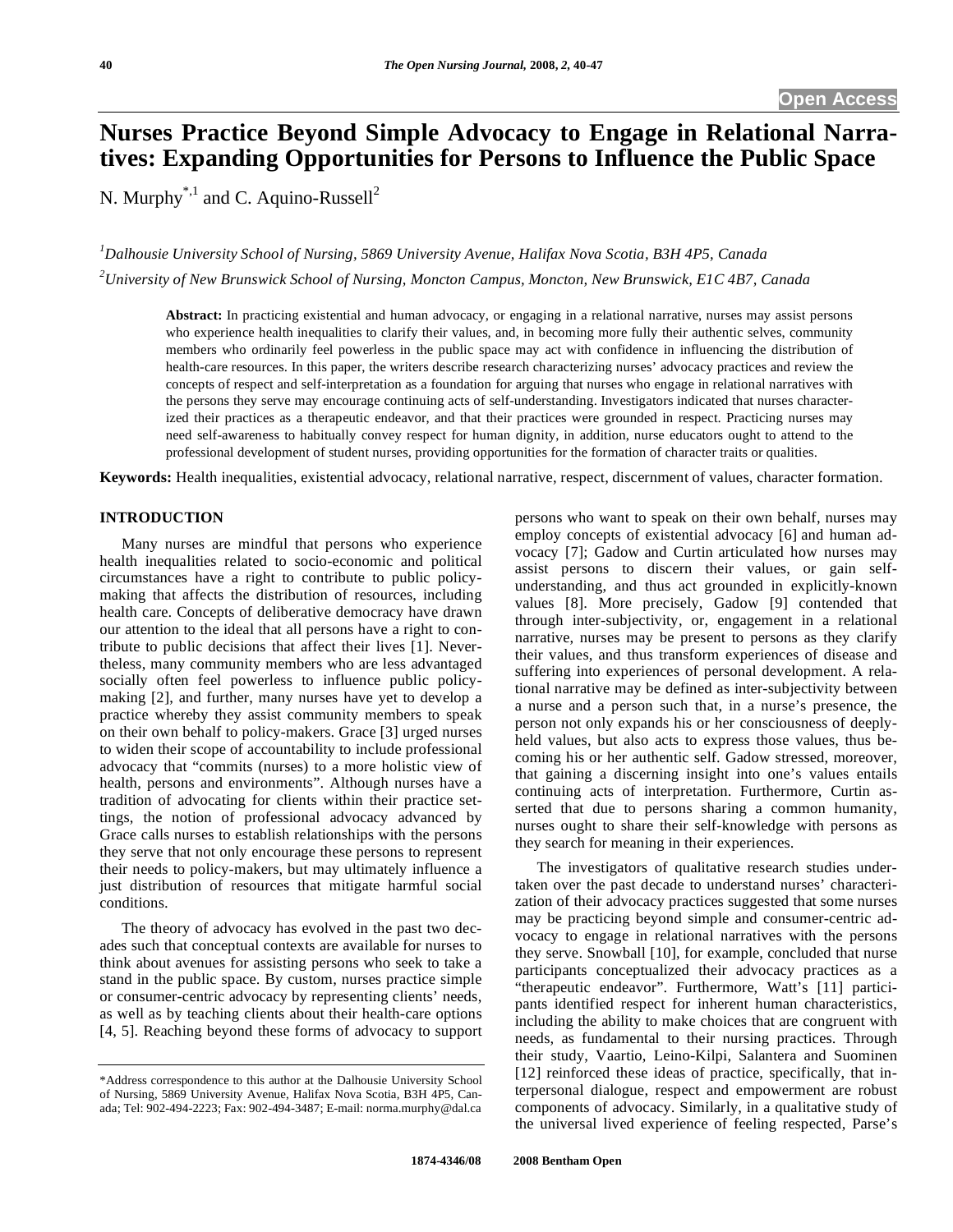[13] study participants reported that "feeling respected happens… with being validated by others". Further, participants stressed that recognition of one's competence is often the source of validation; as well, recognition of the person one is becoming is important in thinking about the quality of one's life. Atkins [14] reinforced this notion by stressing that persons' competence in making autonomous choices is influenced by nurses' relational approaches, such as empathy that in turn leads to persons' insight into values and beliefs, and ultimately self-expression.

 Through the aforementioned studies, researchers suggested that respect is pivotal to nurse-person relatedness that encourages persons in their self-development. Recall, Parse [13] suggested that feeling respected is connected to feeling competent in becoming who one aspires to be. Yet an articulation of the concept of respect is needed to better understand why nurses' conveyance of respect matters to persons as they struggle to understand their experiences. To clarify this idea, Dillon [15] asserted that who we become as persons depends significantly on how we are perceived and treated by others. To summarize her point, Dillon stressed that we have "power to make and unmake each other as persons," and therefore respect for others requires that one tries to understand what it is for the other to live the life he or she lives [16]. In conveying respect, nurses may encourage persons to continue acts of interpretation, and thus discern their values and choose actions that express these values.

 To further delineate the argument of nurse-person relatedness, the writers of this paper will: (a) outline elements of Gadow's [6] existential advocacy, as well as Curtin's [7] human advocacy; (b) discuss research evidence related to advocacy practices of nurses that indicated some nurses may engage in a relational narrative as an avenue to assist persons in the discernment of their values, including findings by Snowball [10], Watt [11], Vaartio, Leino-Kilpi, Salantera and Suominen [12] Foley, Minick and Kee [17] and Chafey, Rhea & Spencer [18]. Moreover, the writers will: (c) explore the meaning of the concept of respect for self and others [15, 19, 20]; (d) examine how nurses may convey respect that encourages persons to undertake continuing acts of interpretation by which they may discern their values and choose actions that express those values [8, 21, 22]; and (e) discuss implications for nursing practice, specifically, awareness and exercise of the value of respect, as well as implications for nursing education.

 Through self-awareness and the exercise of respect, nurses may assist persons who experience health inequalities, and who may feel powerless, to become more fully their authentic selves, and, with a strong self-understanding, influence confidently the distribution of public resources that mitigate harmful socio-economic and political circumstances. Williams, Labonte and O'Brien [23] concluded that marginalized community members who consciously articulate their personal identities prior to political activism may be more effective in their efforts.

## **THE RELATIONAL NARRATIVE AND PERSONS' DISCERNMENT OF VALUES**

 Referred to as existential advocacy by Gadow in the 1980s, engagement in a relational narrative [9] is integral to

nursing practice due to its relevance to persons' selfdevelopment [24]. In this discussion, the idea of engagement in a relational narrative will thus be applied, as well as the notion that self-knowledge is shaped by particular sets of values and contexts, including events and relationships. The tenets of existential advocacy and engagement in a relational narrative are consistent, as Gadow [6] demonstrated by cautioning that existential advocacy is distinct from paternalism and consumer protection, due to its basis in the principle of freedom of self-determination. Nonetheless, advocacy is a legal term denoting activism or speaking on behalf of powerless individuals, hence the ambiguity of the connection between existential advocacy and engagement in a relational narrative, with the latter requiring the person's capacity to act on his or her own behalf. Nurse-person engagement in a relational narrative is a more accessible term and will thus be used in this paper. Specifically, Gadow [6, 9] argued that through engagement in a relational narrative — that is premised in the belief that both the nurse and the person are moving toward their good — a person gains a discerning insight into the unique meaning of his or her experience, and thus can act to bring about coherence in a life experience.

 To illuminate, Gadow [9] stipulated that the most reliable way for a person to know the good he or she seeks is through his or her own accounts, and thus posited that the relational narrative is a means for persons' discernment of values or ethical knowing that is particular and contextual. Gadow believed that disease and suffering offers persons an opportunity to self-reflect, or, stated differently, a time to make choices about the kind of person one wants to become. She argued that disease may "overturn" [6] emotions and spiritual values, generating a feeling of "thing-like other[ness]" [6], or estrangement. In discerning or "reaffirming" [6] personal values, the experience of otherness can be transformed positively. Gadow simultaneously asserted that the nurse and person co-author the assignment of meaning, arguing that nurses' respect for persons' unique experiences is pivotal to the discernment process, as well, a discerning insight evolves within the context of particular values.

 Similar to Gadow [6], Curtin [7] emphasized nurseperson relatedness by urging nurses to embrace concepts of humanism to facilitate persons in discovering purpose in their experiences. She believed that persons share a common humanity, stating, "We have grown out of the growth of others, learned from their knowledge and benefited from their suffering" [7]. Premised on this notion, Curtin explained that nurses should share insights with their clients that they have gained through their suffering in order to assist these persons in the interpretation of their suffering. Arman [25] extended Curtin's argument by asserting unselfish actions by others enable a person to experience strength and confidence in his or her being.

 Through engagement in relational narratives, nurses may facilitate persons in gaining an insight into their accounts of their good, and thus bring coherence into their experiences. Further, in conveying respect, nurses may encourage persons to continue the self-interpretation that is needed to discern deeply-held values.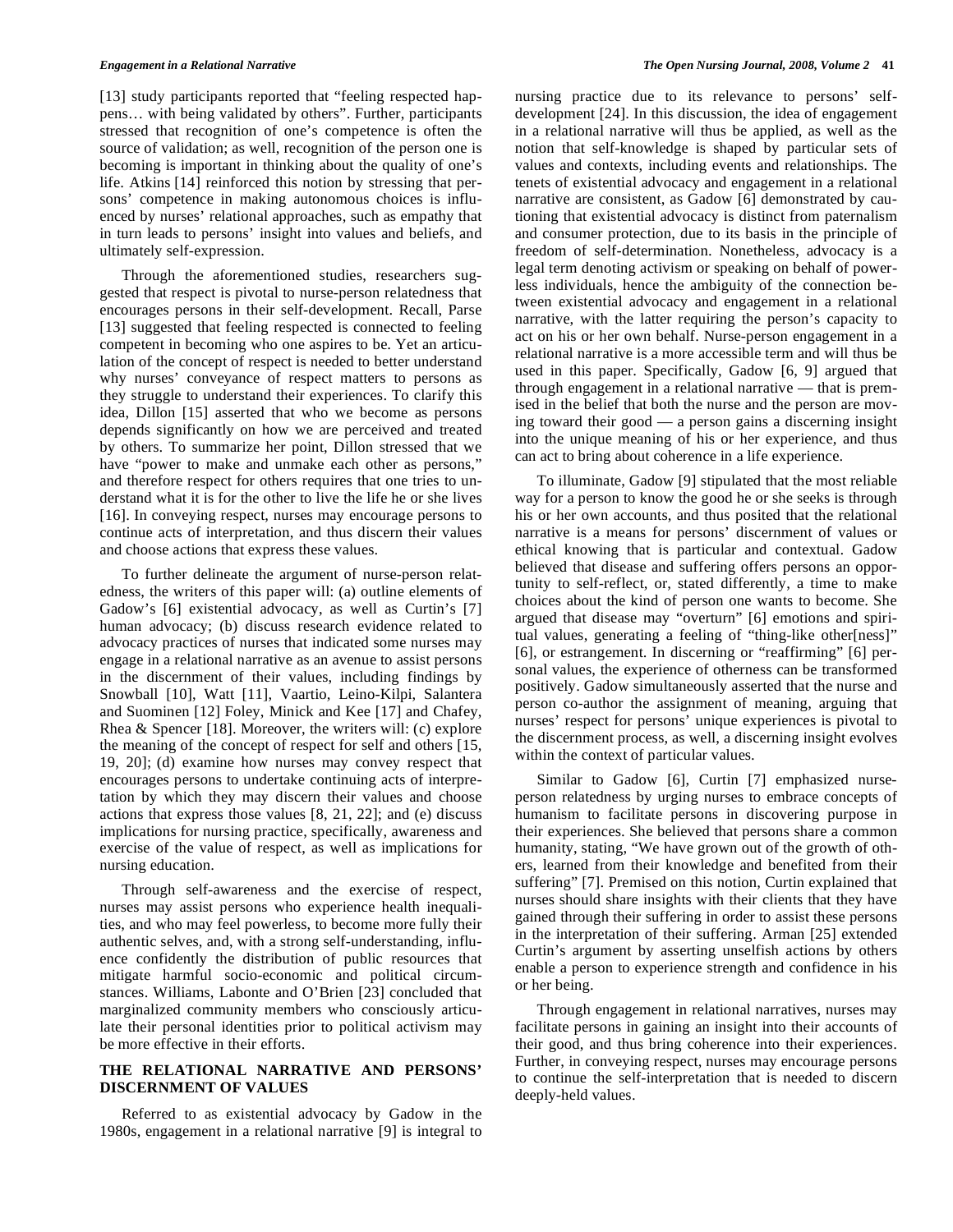|  | Table 1. Qualitative Evidence Addressing Nurses' Characterizations of Their Advocacy |
|--|--------------------------------------------------------------------------------------|
|  |                                                                                      |

| <b>Authors</b>  | Snowball (1996) [10]                                                                                                                                                                                                                                                                                                                                                                                                                                                      | Watt (1997) [11]                                                                                                                                                                                                                                                                    | Vaartio, Leino-Kilpi,<br>Salantera, Suominen<br>$(2006)$ [12]                                                                                                                                                                                                                                             | Foley, Minick & Kee<br>$(2000)$ [17]                                                                                                                                                                                                                                                                             | Chafey, Rhea & Spencer<br>$(1998)$ [18]                                                                                                                                                                                                                                             |
|-----------------|---------------------------------------------------------------------------------------------------------------------------------------------------------------------------------------------------------------------------------------------------------------------------------------------------------------------------------------------------------------------------------------------------------------------------------------------------------------------------|-------------------------------------------------------------------------------------------------------------------------------------------------------------------------------------------------------------------------------------------------------------------------------------|-----------------------------------------------------------------------------------------------------------------------------------------------------------------------------------------------------------------------------------------------------------------------------------------------------------|------------------------------------------------------------------------------------------------------------------------------------------------------------------------------------------------------------------------------------------------------------------------------------------------------------------|-------------------------------------------------------------------------------------------------------------------------------------------------------------------------------------------------------------------------------------------------------------------------------------|
| <b>Sample</b>   | 15 nurses in a large<br>teaching hospital in the<br>United Kingdom (UK).<br>The sample included<br>only nurses who had<br>practiced for at least<br>one year. The investiga-<br>tor believed that experi-<br>ence is needed to prac-<br>tice advocacy.                                                                                                                                                                                                                    | 8 Australian nurses who<br>practiced on two adult<br>acute-care units in a<br>large urban hospital.                                                                                                                                                                                 | 22 patients and 21<br>nurses from four medi-<br>cal and four surgical<br>units in Finland.                                                                                                                                                                                                                | 24 nurses who had<br>served in a military<br>operation in Bosnia and<br>Hungary.                                                                                                                                                                                                                                 | 17 American nurses who prac-<br>ticed in hospital and commu-<br>nity settings. Investigators'<br>aim was to establish a typical<br>case of advocacy rather than to<br>generalize.                                                                                                   |
| <b>Purpose</b>  | To explore nurses'<br>perceptions, under-<br>standing and experience<br>of acting as a client<br>advocate.                                                                                                                                                                                                                                                                                                                                                                | To explore and describe<br>how nurses perceive the<br>concept of client advo-<br>cacy.                                                                                                                                                                                              | To describe the way<br>advocacy is defined, the<br>activities of advocacy,<br>the way patients experi-<br>ence nursing advocacy.<br>The focus of the inter-<br>views was procedural<br>pain because the nurs-<br>ing responses are broad.                                                                 | To explore the advo-<br>cacy experiences of<br>military nurses and<br>describe their shared<br>practices and common<br>meanings.                                                                                                                                                                                 | To describe how nurses define<br>and characterize advocacy and<br>how they exercise the advo-<br>cacy role.                                                                                                                                                                         |
| <b>Method</b>   | Data were collected by<br>semi-structured inter-<br>views used to elicit a<br>narrative account of<br>participants' percep-<br>tions, beliefs and values<br>related to advocacy.<br>Emergent commonali-<br>ties in the data were<br>analyzed using a quali-<br>tative approach [28].                                                                                                                                                                                      | A 50-minute semi-<br>structured interview<br>was conducted with<br>each participant. Par-<br>ticipants were prompted<br>to describe incidents<br>that illustrated their<br>personal meaning of<br>advocacy. The theory of<br>Glasser and Strauss<br>[31] guided data analy-<br>sis. | The data were collected<br>through 30-70 minute<br>individual interviews,<br>following pilot inter-<br>views. Data were ana-<br>lyzed inductively using<br>qualitative content<br>analysis as described by<br>Miles and Huberman<br>[30]. The analysis was<br>conducted twice over a<br>span of 2 months. | Data were collected by<br>open-ended, non-<br>structured 30-60 minute<br>interviews. Participants<br>were asked to narrate<br>practices of advocacy.<br>A constant comparative<br>method [27] was used<br>to analyze the data. A<br>research team inter-<br>preted the themes and<br>categories that<br>emerged. | Standardized, open-ended<br>questions explored characteri-<br>zations, conditions, and values<br>thought to be influential in<br>advocacy during a 60 minute<br>interview. An intuitive-<br>analytical process [29] was<br>used to analyze the patterns<br>and themes that emerged. |
| <b>Findings</b> | All participants stressed<br>that advocacy is "predi-<br>cated" on a therapeutic<br>relationship. Seven of<br>the 15 participants<br>asserted that nurses and<br>persons > share a<br>common humanity" [p.<br>721.<br>Two conditions were<br>identified as fundamen-<br>tal to advocacy, quality<br>nurse-client relation-<br>ships and respect for<br>inherent human charac-<br>teristics, including the<br>ability to make choices<br>that are congruent with<br>needs. | Two conditions were<br>identified as fundamen-<br>tal to advocacy, quality<br>nurse-client relation-<br>ships and respect for<br>inherent human quali-<br>ties, including the abil-<br>ity to make choices that<br>are congruent with<br>personal needs.                            | Interpersonal dialogue,<br>respect and<br>empowerment were<br>antecedents of nursing<br>advocacy.                                                                                                                                                                                                         | Advocacy was<br>perceived as safeguard-<br>ing client safety; en-<br>gag[ing] in under-<br>stand[ing] the dilemmas<br>of the<br>[client's] life as [they<br>are] actually lived";<br>embracing<br>traits, such as empathy                                                                                        | Advocacy was described as<br>providing clients with infor-<br>mation to ensure they receive<br>the care they deserve. Interper-<br>sonal relatedness was recog-<br>nized as the core of advocacy,<br>characterizing advocacy as<br>"being a confidante"                             |

## **RESEARCH ADDRESSING NURSES' PRACTICES**

 Researchers who have undertaken studies (Table **1**) to explore and describe nurses' characterization of their advocacy practices supported the claim that nurses' endeavors may be moving toward engagement in relational narratives, and more specifically, conveying respect for persons' unique interpretations of their experiences. These investigators, including Snowball [10], Watt [11], Vaartio, Leino-Kilpi, Salantera and Suominen [12], Foley, Minick and Kee [17] and Chafey, Rhea & Spencer [18], demonstrated that nurses are aware of the essence of inter-subjective relatedness. Although Foley Minick and Kee [17] reported that nurses'

practices embrace earlier ideas of advocacy — including "safeguarding" persons' integrity — overall, the findings revealed that some nurses practice according to the tenets of existentialism and humanism. The participants of the Foley, Minick and Kee study, for example, stressed that nurses must "engage in and understand the... dilemmas of the [person's] life as [they are] actually lived".

 Moreover, Snowball's [10] participants asserted that their advocacy was predicated on a therapeutic relationship, while seven of the same 15 participants stressed that nurses and persons share a "common humanity". Snowball, however, did not provide the theoretical contexts used to organize the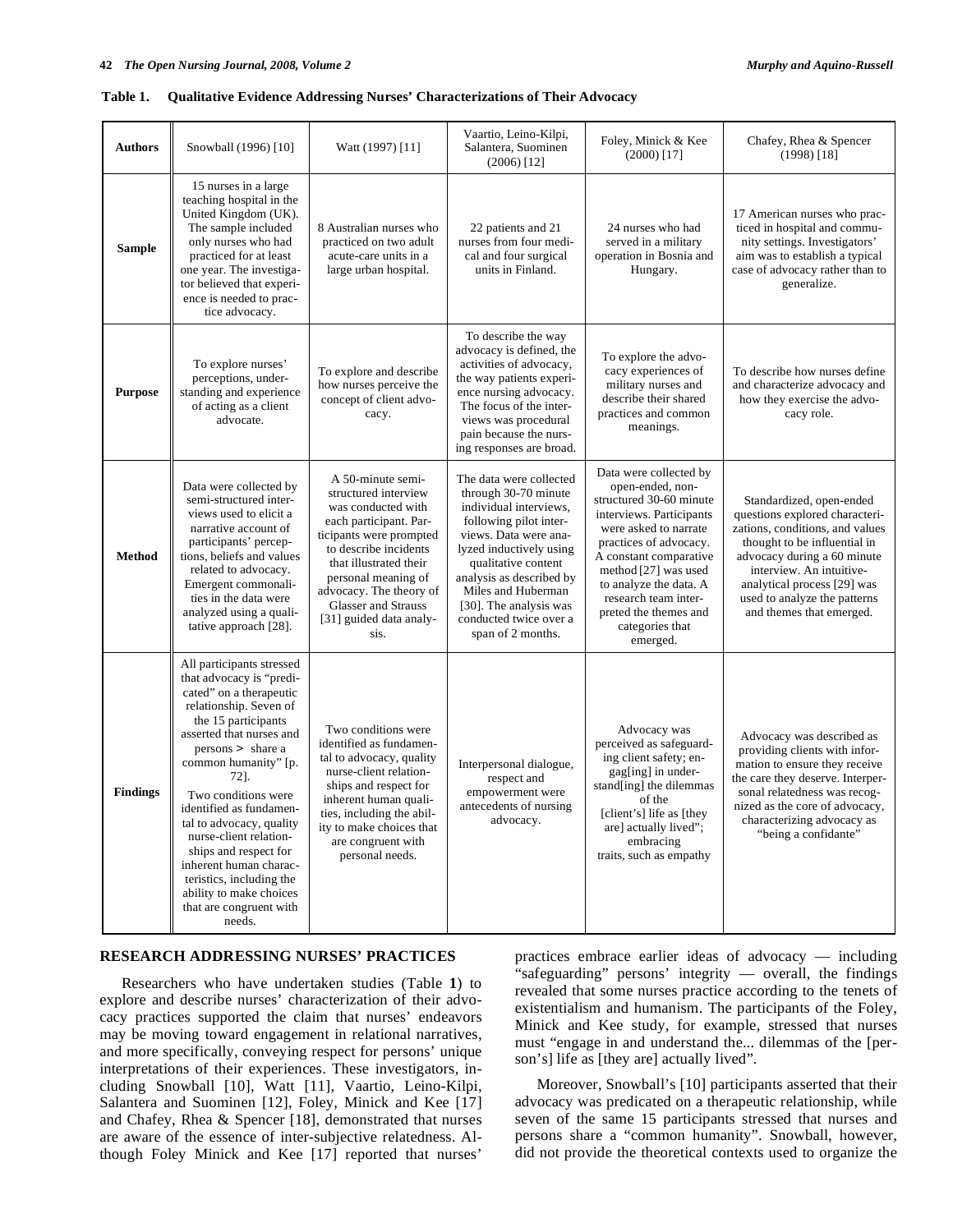data patterns into categories, and, therefore, the constructs therapeutic relationship and shared common humanity — are not theoretically known [26]. Nonetheless, one nurse participant from Snowball's study described his or her practice as "imagining what it is like [for] the person experiencing an event, checking out his or her understanding of the experience, and working with the client's response". One may glean that this participant is respecting the person's need to exercise his or her choice, or, to reframe in Gadow's [6] terms, discern the meaning of his or her experience. Similar to Snowball's participants, the Vaartio, Leino-Kilpi, Salantera and Suominen [12], Foley, Minick and Kee [17] and Chafey, Rhea and Spencer [18] study participants stipulated that interpersonal relatedness was central to their practices and Watt's [11] participants reinforced this stance by asserting that respect was fundamental to advocacy.

 Although nurses may be developing relational narratives with persons, research is needed to advance understanding of how nurses convey respect for persons' ability to discern their values, and to choose actions that express those values. To understand more fully how nurses' respect for persons' knowledge of their values may shape the latter's choices, an overview of the concept of respect will be provided.

## **NURSES' CONVEYANCE OF RESPECT FOR ALL PERSONS**

 In acting ethically, nurses are often preoccupied with ensuring clients have the information needed for making choices about treatment options overlooking at times that respect for autonomy entails regard for persons' ability to reason and clarify their deeply-held values. To review the concept of respect may expand awareness of how nurses' respect can encourage persons to continue their selfinterpretation. Nurses have a duty to convey respect that preserves and promotes self-clarification, as identified by the Canadian Nurses Association Code of Ethics [32], which articulates primary values for nursing practice, including respect for the autonomy of all persons. Reinforcing this notion of practice, Roland and Foxx [20] stressed that we owe one another respect due to our status as moral beings, which means that we are able to conceptualize our own good [15] and to make choices that express that good. Taylor [33] summarized these thoughts in the assertion that respect serves to protect personal identity.

 In understanding the need to re-assess the relationship between the concept of respect and persons' capacity for reasoning about values, Roland and Foxx [20] discussed respect in terms of the dignity of self and others. Through providing a historical context of the concept of respect, they traced the notion of respect back to the writings of Aristotle, who posited that persons must act in a manner that respects the self. The  $4<sup>th</sup>$  century philosopher argued that a person must have an appreciation of his or her human dignity or worth and suggested further that moral actions are grounded in self-awareness, judgment and values. In a contemporary reflection on respect, Taylor [33] proposed that respecting the self entails living in accordance with personal standards and expectations that give one's life its meaning. In advancing the discussion on this quality, Roland and Foxx recalled that Kant stressed that all persons deserve and are worthy of respect: "Act in such a way that you always treat humanity,

whether in your own person or in the person of any other, never simply as a means, but always at the same time as an end" [20]. Furthermore, Roland and Foxx stated, that "Kant proposed that because of their ability to rationalize, think, and choose, individuals have a moral duty to respect others and themselves, which requires them to act in certain ways and not in others" [20].

 In accordance with the Code of Ethics [32], nurses ought to practice in a manner that respects persons' capacity to reason about their values and to examine actions that express those values, thus assisting them to transform experiences of suffering into experiences of personal development. Dillon [15] explicated further the nature of respect by asserting that self-respect is vulnerable to the perception and treatment of others, indicating that respect has a dialogic dimension. According to Cranor [19], a person is worthy of respect, a term derived from the latin word "respicere," which means "to look back at," because he or she is perceived as having "character-traits" or qualities that are regarded as worthwhile. In this case, the character trait that warrants respect is the capacity in both Aristotle's perspective — to gain awareness of one's values and to justify actions grounded in those values — and in Kant's view — to reason and choose what gives value to one's life. In respecting persons' capacity to assign meaning in their lives, "one pays careful attention to" [15] the person's feelings and thoughts in order to understand what it means to that person to live his or her life [16]. One may claim that trying to understand another's lived experience is a Kantian moral duty — respect requires persons to act in certain ways and not in others. If persons have the capacity for reasoning about their values, whether in accordance with Aristotelian or Kantian thought, then their insights into the meaning of their lives are deserving of others' respect. In feeling the respect of others, persons may conceptualize their own good, or who they aspire to be. Through her findings on feeling respected, Parse [13] indicated such potential, specifically, that feeling respected is feeling competent in one's decision-making and validated in becoming one's own person.

 The significance of nurses' conveyance of respect is well-recognized. Cody [34] reinforced the notion that nurses ought to be present to persons in their becoming. He asserted moreover, that nurses need to imagine what life is like for the other, seek to understand that life, and, in relating to the other, uphold the other's human dignity unconditionally. Guided by ethical principles, including respect for human dignity, Cody urged nurses to attend to the feelings and thoughts of others as they assign meaning to their experiences. A theoretical context that depicts personal agency is needed to better understand this phenomenon of nurseperson relatedness.

## **PERSONS AS SELF-INTERPRETING BEINGS**

 That persons plan their lives either by making objective, rational choices or by gaining an awareness of values embedded in their particular historical contexts, by which they judge the good life for the self, has been revealed. Charles Taylor [8, 21, 22], an eminent Canadian political theorist, asserted that persons are interpretative beings for whom things matter significantly. In his explication, Taylor contextualized further Gadow's [6] argument that persons have the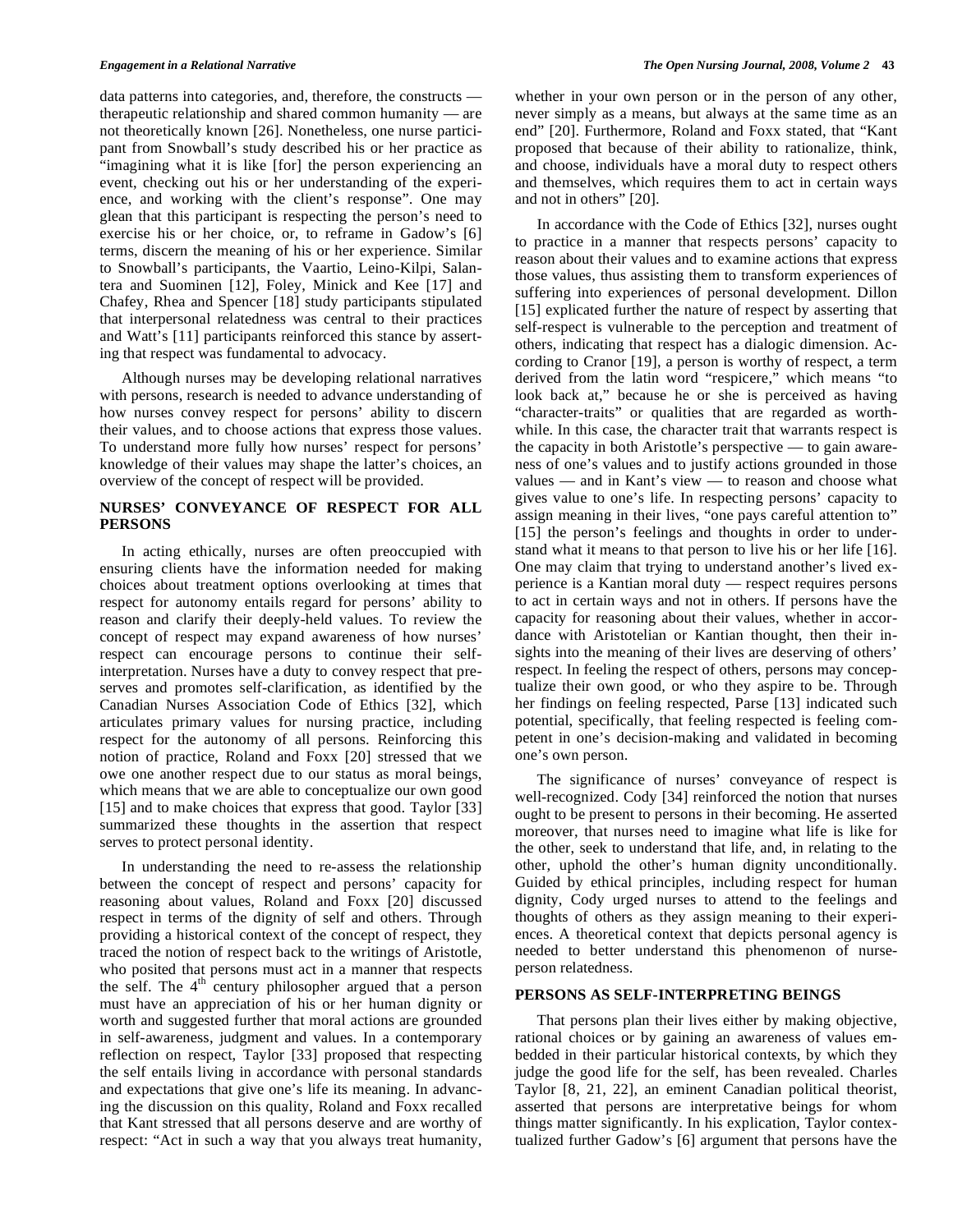capacity to transform their experiences of disease and suffering into experiences of self-development through a discernment of values and an examination of actions that express those values. In addition, with his theory of personal agency, Taylor allows an exploration of the notion of feeling respected and self-knowledge, and thus aspects of his theory will follow.

 As a person reasons about his or her values, he or she consciously becomes his or her authentic self. Taylor [8] asserted that persons seeks to identify themselves in a strong and original manner, simultaneously stressing that persons appraise their experiences in relation to standards that are embedded in their community practices, which are defined as "more or less stable configurations of shared activity" [22]. He contended as well that interpretations have emotional and cognitive components: feelings can be the points of access to the understanding of values [8]. Taylor [35] believed, moreover, that persons have a pre-understanding or dim awareness of the meaning of their predicaments, and thus how to respond. In examining the values underlying their feelings, what had been known dimly may be known explicitly. Beyond these premises, Taylor [8] asserted that in gaining a discerning insight into one's values, a person may select one value to act upon rather than another, for example, to be other-regarding rather than self-regarding. Lastly, Taylor [8] stipulated that persons desire to assess whether they are meeting the standards they set for themselves, and, in this manner, persons realize their dignity as they articulate their pre-understanding and express particular values they identify as their own.

 Continuing acts of self-interpretation often require not only personal courage, but also perseverance. Nonetheless, nurses' conveyance of respect for personal dignity may encourage persons to continue in their self-knowledge in order to gain a discerning insight into the embedded values by which they deem life worth living (Fig. **1**). In feeling respected, persons can make rational transitions [35] in their self-understanding, for example, they may articulate a perception they had previously overlooked, and, in gaining awareness, respond to experiences, including suffering, in new and authentic ways.

## **IMPLICATIONS FOR NURSING PRACTICE**

 Many nurses may desire to broaden their scope of accountability to include professional advocacy. Falk-Rafael [36] reinforced this ideal by discussing the nursing profession's legacy of assisting persons who are socially disadvantaged, while Spenceley, Reutter and Allen [37] urged nurses to actively influence health-related public policy-making. To that end, nurses may engage in relational narratives with persons, who live with socio-economic and political conditions negatively associated with their health, and thus assist them to take a stand in the public space. In gaining confidence in their being, persons who had felt powerless may persuade health-related policy-makers to allocate resources to services and programs that mitigate harmful conditions.

 Assisting persons to gain discerning insight into their experiences is challenging because self-awareness may be hindered by a lack of confidence. Gaining insight into embedded values can be emotionally and mentally rigorous, for example, persons may think they lack the capacity to achieve

the goal. In addition, persons may misunderstand their experiences through irrationalities that replace their practical reasoning, as well they may take the viewpoints of others as their own [14]. Nurses who are willing to engage in relational narratives with persons who feel powerless in the public space may need to develop their self-awareness. The argument on self-awareness is warranted by several theorists, such as Vaartio, Leino-Kilpi, Salantera and Suominen [12], who asserted that nurses' character and professional morality inform their practices, as well as Arman [25] who contended that caregivers have a responsibility to develop their moral being, and thus become closer to their authentic selves. Similarly, Atkins [14] argued that persons who seek to assist persons in their self-understanding need to be skilled in facilitating "critical self-reading", and, more specifically she argued that nurses need insight into their character and motives, as well as a range of human ideas and emotions.

## **Becoming One's Authentic Self**



NURSE: Conveyance of respect

### **Nurse-Person Engagement in a Relational Narrative**

**Fig. (1).** Depiction of nurse-person relatedness.

 Character identity, or the habitual exercise of a trait, is a highly relevant concept for relational nursing practices due to the influence character identity has on perceptual judgment [38]. More precisely, a person's disposition, or comportment, influences what he or she sees in a situation. Nurses who desire to engage in relational narratives, by which persons may gain insight into their authentic selves, ought to base their practices on an awareness and exercise of respect. The nurse's perception that the person has the capacity to know what is the good for the self, even though his or her first or second interpretations may lack clarity, may encourage the person to continue his or her acts of selfinterpretation grounded in particular community practices.

 Acting with self-awareness, nurses who engage in relational narratives with community members who experience health inequalities may assist them to influence health policy-making. Moreover, nurses may enhance their effectiveness by applying Taylor's [8, 21, 22, 35] theory of personal agency, which can function as scaffolding to structure their nurse-person relatedness, and thus community members'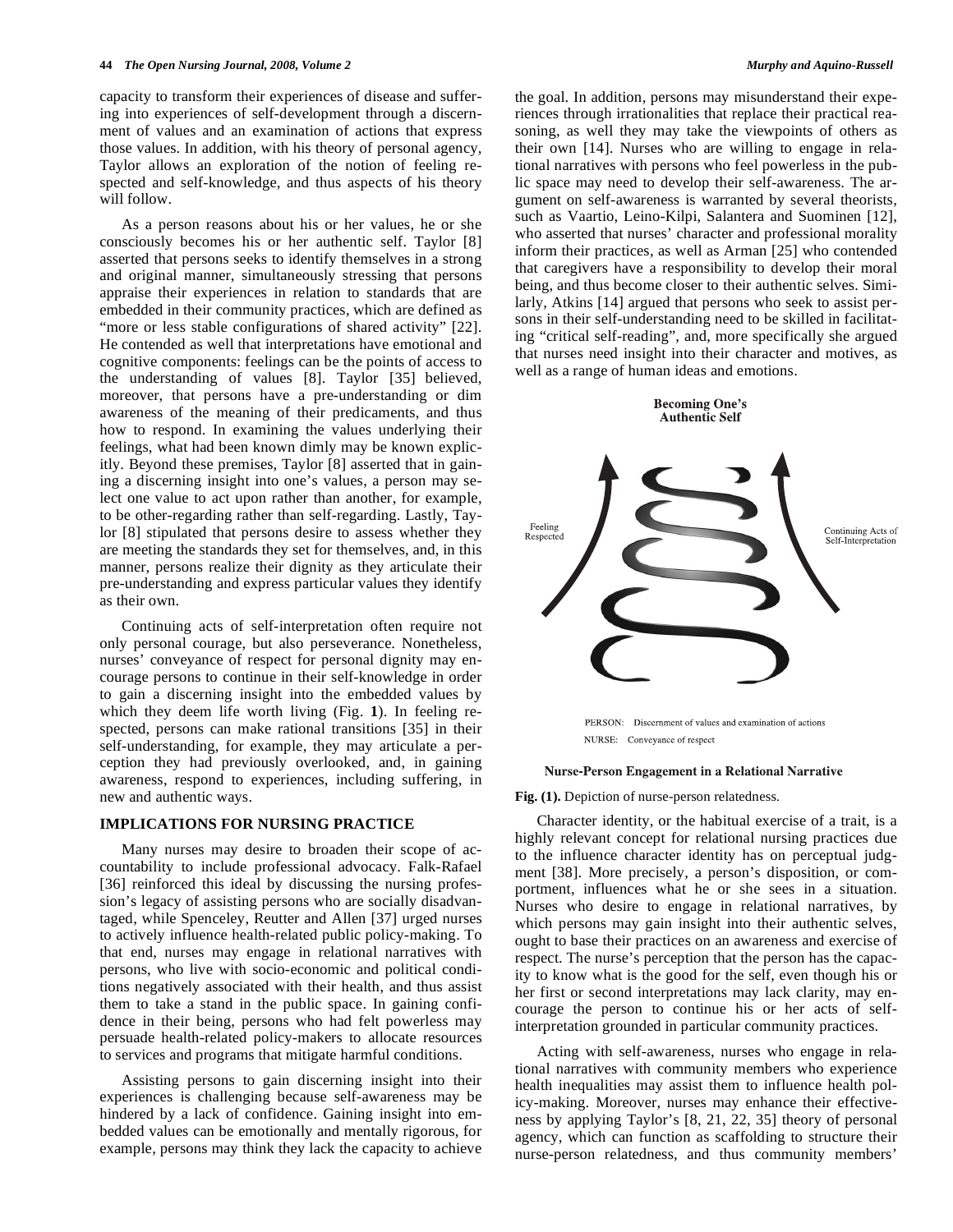personal development. As Taylor's theory of selfinterpretation is employed, community members may feel competent in representing their health interests to policymakers owing, in part, to nurses' recognition of their capacity for self-expression. More precisely, persons' satisfaction of their need to strongly and originally identify their values, hence articulate who they want to become, may be a crucible in their capacity to persuade health policy-makers to respond to their needs. Such moments of self-clarification may be attained as persons appraise their feelings about everyday experiences in relation to their embedded values. At the foundation of the claim that Taylor's theory of personal agency offers a context for nurse-person relatedness, and thus persons' development, rest two complementary, critical notions: first, that respect for persons' capacity to identify their own good requires that nurses attempt to understand what it is for the other to live the life he or she lives [16], and secondly, that in feeling respected by nurses, community members may engage in continuing acts of selfinterpretation, leading to the identification of who they want to become, and thus, in Parse's [13] terms, a feeling of competence.

 Recall, before attempting to influence the public space, community members who experience social exclusion may benefit by consciously articulating their personal identities, as claimed by Williams, Labonte and O'Brien [23]. In specific, these investigators utilized their study, "Empowering social action through narratives of identity and culture" to shed light on "how communities strengthen their ability to take collective action on issues of their choosing, and to make positive changes in their environments". In this study, they reported that, through storytelling, participants focused on "listening and being with the emotional content" rather than analyzing the oppressive social conditions that impact their lives. Further, the researchers concluded that, in conversing with one another about their cultural beliefs and values, participants were actively "creating themselves", or more precisely, storytelling enabled a "conscious reconnection to and reconstitution of people's identity". Unfortunately, this leaves nurses with a lack of understanding about how this conscious reconnection to and reconstitution of identity was informed, or how attending to the emotional content of the stories they told one another may have made a difference to how they perceived and understood themselves.

 Taylor's [8, 21, 22, 35] theoretical contexts provide a means of understanding this personal development by depicting in more detail how an expansion of consciousness may evolve through continuing acts of interpretation about everyday experiences. More specifically, in a Taylorian sense, the Williams, Labonte and O'Brien [23] study participants may have expanded their awareness of standards embedded in their community practices, or cultures, and thus knew explicitly values that, prior to self-interpretation, had only been dimly known. More precisely, they may have articulated their particular values, hence individual identities, in a strong and original manner, as they conversed and listened to the emotional content of one another's narratives. In a discernment process that embodies a growing awareness of values and judgment about how to act in order to express those values, the study participants may have, as Williams, Labonte and O'Brien reported, made a conscious reconnection to and reconstitution of their identities. Moreover, participants' capacity to engage in this clarification process may have been related to feeling respected, yielding within each study participant an interior sense of competence in becoming one's own person.

 Nurses who establish relational narratives with community members who experience health inequalities may open the door for these community members to gain a discerning insight into the meaning of their experiences, as well as to evaluate whether they express their values in their everyday lives. By acting upon the advice of Williams [23], who posited that respect for others requires that one tries to understand what it is for the other to live the life he or she lives, nurses who exercise respect may encourage community members to continue in their acts of self-interpretation. Thus, nurses who engage in relational narratives may expand opportunities for persons who experience health inequalities to appraise whether they are able to live up to the standards they seek to realize in living a coherent life. Bring back to mind Taylor's [8] assumption that in being a person, one wants to set standards for the self, as well as evaluate whether one has met those standards. In perceiving that another is trying to understand what it is to live one's life, a person may persevere in the interpretative process, thus gaining a discerning insight into how and why life experiences may unfold as they do, whether one has met personal standards, and, where discrepancies exist, what resources are needed to realize one's good. In knowing explicitly one's personal identity, community members individually and collectively may persuade policy-makers to distribute public resources to mitigate harmful social conditions, which interfere with the pursuit of individual and community goals.

## **IMPLICATIONS FOR NURSING EDUCATION**

 As the relational narrative is recognized as the epistemology of nursing [39], nurse educators must attend explicitly to the preparation of nursing students for inter-subjective encounters by which persons discern their values, and thus transform experiences of suffering into experiences of personal development. In recent decades, nurses have relied on principles, found in professional nursing codes of ethics, to guide their nursing action; however, as Vanlaere and Gastmans [40] suggested, sound nursing care can be provided only when nurses' actions are rooted in "a moral inner attitude", or relational approaches, such as empathy [14]. An inner attitude is enhanced through self-examination that scrutinizes the uniqueness of each experience and that results in an assignment of meaning to these experiences. The theory of virtue ethics, as presented by MacIntyre [38], embodies a framework by which student nurses may realize this assignment of meaning, owing to the theory's premise that character traits or qualities, such as respect, are requisite to achievement of one's purposes or goals. An aim of nursing education ought thus to be the professional development of students acquired through a support of their acquisition of moral sensitivity and a fostering of their appreciation of the "worthwhileness" [41] of their virtue-focused practices.

 In a forward-thinking inquiry, Lindh, Severinsson and Berg [42] revealed that student nurses interpret moral responsibility as a relational way of being and that their relational practices are guided by an "inner compass", comprised of "ideals, values and knowledge that translate into a striving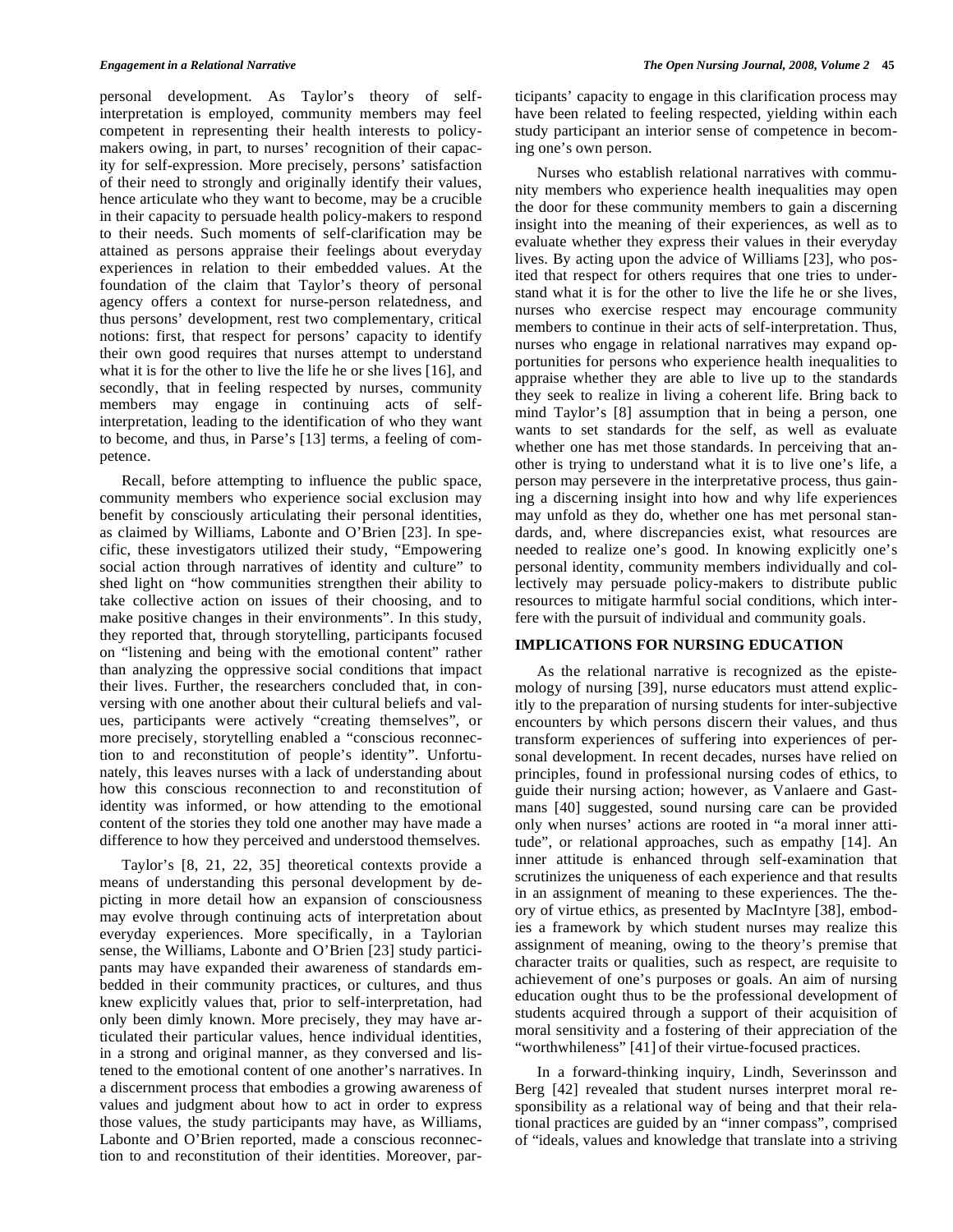to do good". Moreover, the investigators' study indicated that role models inform the student nurses' acquisition of professional values, meaning that they identify with their clinical supervisors' values and personal qualities. Therefore, as role models, nurse educators are given the opportunity to influence the development of professional qualities among student nurses. This character formation may enhance nursing students' practical reasoning or prudence [35], which embodies perceptual judgments about experiences that lead to actions [43]. Even though role modelling is often a hidden component of nursing education, educators remain role models whether or not they are aware of this impact on the students [44]. In order to improve consciously the good of their practice [38], through the development of moral sensitivity among learners, educators ought to become aware of this role and engage in their own self-clarification, thus articulating their values, in addition to sharing their insights into how these values inform their educational practices [44]. Nursing has focussed on the application of ethical principles found in their codes of ethics; an integration of virtue theories into nursing education will necessitate, in addition, a willingness on the part of educators to engage in their own selfinterpretation, for both their professional formation and their educational practice development.

 Nurses' engagement in relational narratives, which foster persons' discernment of values, may be facilitated by a disposition of respect [13]. In conveying respect, nurses may encourage persons to continue acts of self-interpretation and chose actions that express their values; students in nursing thus need innovative opportunities to learn the exercise of this value. In facing the challenge of providing students with learning opportunities, nurse educators may gain support from Milton's [45] contention that fables can be used to convey explicit yet hidden "moral maxims" that instruct members of a discipline on "what they ought to do". Keeping in mind that fables are understood within a particular philosophical lens [45], students who examine the meaning of fables within a conceptual context of respect may gain awareness of their moral duty to regard persons' capacity to realize their own good. In reflecting on a fable, such as the "Wind and the Sun" [46], student nurses may develop greater appreciation for the exercise of respect, for example, students may realize that persons who are confident in their being may strongly influence health policy-makers just as the sun with its warmth can more effectively persuade a person to take off her coat than can the wind with its force.

## **REFERENCES**

- [1] Gutman A, Thompson D. Democracy and Disagreement. Cambridge, MA: Belnap Press; 1996.
- [2] Coburn D. Beyond the inequality hypothesis: Class, neo-liberalism and health inequalities. Soc Sci Med 2004; 58: 41-56.
- [3] Grace P. Professional advocacy: Widening the scope of accountability. Nurs Philos 2001; 2: 151-62.
- [4] Potter PA, Perry AG, Ross-Kerr JC, Wood MJ. Canadian fundamentals of nursing. 3rd ed. Toronto, ON: Mosby; 2005.
- [5] Rafael A. Advocacy and empowerment: Dichotomous or synchronous concepts? ANS Adv Nurs Sci 1995; 18: 25-32.
- [6] Gadow S. Existential advocacy: Philosophical foundation of nursing. In: Spicker SF, Gadow S eds. Nursing: images and ideals. New York, NY: Springer Publishing Company 1980; 79-101.
- [7] Curtin L. The nurse as advocate: A philosophical foundation for nursing. ANS Adv Nurs Sci 1979; 1: 1-10.
- [8] Taylor C. Human agency and language: Philosophical papers, Volume 1. New York: Cambridge University Press; 1985.
- [9] Gadow S. Relational narrative: The postmodern turn in nursing ethics. Sch Inq Nurs Pract 1999; 13: 57-70.
- [10] Snowball J. Asking nurses about advocating for patients: Reactive and proactive accounts. J Adv Nurs 1996; 24: 67-75.
- [11] Watt E. An exploration of the way in which the concept of patient advocacy is perceived by registered nurses working in an acute care hospital. Int J Nurs Pract 1997; 3: 119-27.
- [12] Vaartio H, Leino-Kilpi H, Salantera S, Suominen T. Nursing advocacy: How is it defined by patients and nurses, what does it involve and how is it experienced? Scand J Caring Sci 2006; 20: 119-27.
- [13] Parse R. Feeling respected: A parse method study. Nurs Sci Q 2006; 19: 51-6.
- [14] Atkins K. Autonomy and autonomy competencies: a practical and relational approach. Nurs Philos 2006; 7: 205-15.
- [15] Dillon R. Respect and care: toward moral integration. Can J Philos 1992; 22: 105-32.
- [16] Williams B. The idea of equality. In Feinberg J. ed Moral concepts. Oxford: Oxford University Press 1969; 158-61.
- [17] Foley B, Minick P, Kee C. Nursing advocacy during a military operation. West J Nurs Res 2000; 22: 492-507.
- [18] Chafey K, Rhea M, Shannon A, Spencer S. Characterization of advocacy by practicing nurses. J Prof Nurs 1998; 14: 43-52.
- [19] Cranor C. Toward a theory of respect for persons. Am Philos Q 1975; 12: 309-19.
- [20] Roland C, Foxx R. Self-respect: A neglected concept. Philos Psychol 2003; 16: 247-87.
- [21] Taylor C. Human agency and language: Philosophical papers, Volume 11. New York: Cambridge University Press; 1985.
- [22] Taylor C. Sources of the self the making of modern identity. Cambridge, MA: Harvard University Press; 1989.
- [23] Williams L. Labonte R. O'Brien M. Empowering social action through narratives of identity and culture. Health Promot Int 2003; 18: 33-40.
- [24] MacDonald H. Relational ethics and advocacy in nursing: literature review. J Adv Nurs 2006; 57: 119-26.
- [25] Arman M, Rehnsfeldt A. The presence of love in ethical caring. Nurs Forum 2006; 41: 4-12.
- [26] Giacomini M, Cook D. User's guides to the medical literature XXIII. Qualitative research in health care. Are the results of the study valid? JAMA 2000; 284: 357-62.
- [27] Lincoln Y, Guba E. Naturalistic Inquiry. Newbury Park, CA: Sage Publications; 1985.
- [28] Corbin J. Qualitative data analysis for grounded theory. In: Chentiz WC, Swanson J. eds. From practice to grounded theory: Qualitative Research in Nursing. Menlo Park, CA: Addison Wesley 1986; 91- 101.
- [29] Guba E. Toward a methodology of naturalistic inquiry in educational evaluation. CSE Monograph Series in Evaluation, No. 8. Los Angeles, CA: Centre for the Study of Evaluation, University of California; 1978.
- [30] Miles MB, Huberman AM. Qualitative data analysis. Beverley Hills, CA: Sage Publications; 1994.
- [31] Glaser B, Strauss A. The discovery of grounded theory: Strategies for Qualitative Research. New York, NY: Aldine; 1987.
- [32] Canadian Nurses' Association. Code of Ethics. Ottawa, ON: CNA; 2002.
- [33] Taylor G. Shame, integrity and self respect. In Dillon RS. ed. Dignity character and self respect. New York, NY: Routledge, 1995; 157-270.
- [34] Cody W. The ethics of bearing witness in healthcare: A beginning exploration. Nurs Sci Q 2001b; 14: 288-296.
- [35] Taylor C. Philosophical Arguments. Cambridge, MA: Harvard University Press; 1995.
- [36] Falk-Rafael A. Speaking truth to power: Nursing's legacy and moral imperative. ANS Adv Nurs Sci 2005; 28: 212-23.
- [37] Spenceley S, Reutter L, Allen M. The road less traveled: Nursing advocacy at the policy level. Policy Polit Nurs Pract 2006; 7: 180- 94.
- [38] MacIntyre A. After virtue: a study in moral virtue. Notre Dame, IN: University of Notre Dame Press; 1984.
- [39] Hess J. Gadow's relational narrative: an elaboration. Nurs Philos 2003; 4:137-48.
- [40] Vanlaere L. Gastmans C. Ethics in nursing education: learning to reflect on care practices. Nurs Ethics 2007; 14: 758-66.
- [41] Gastmans C. A fundamental ethical approach to nursing: some proposals for ethics education. Nurs Ethics 2002; 9: 494-507.